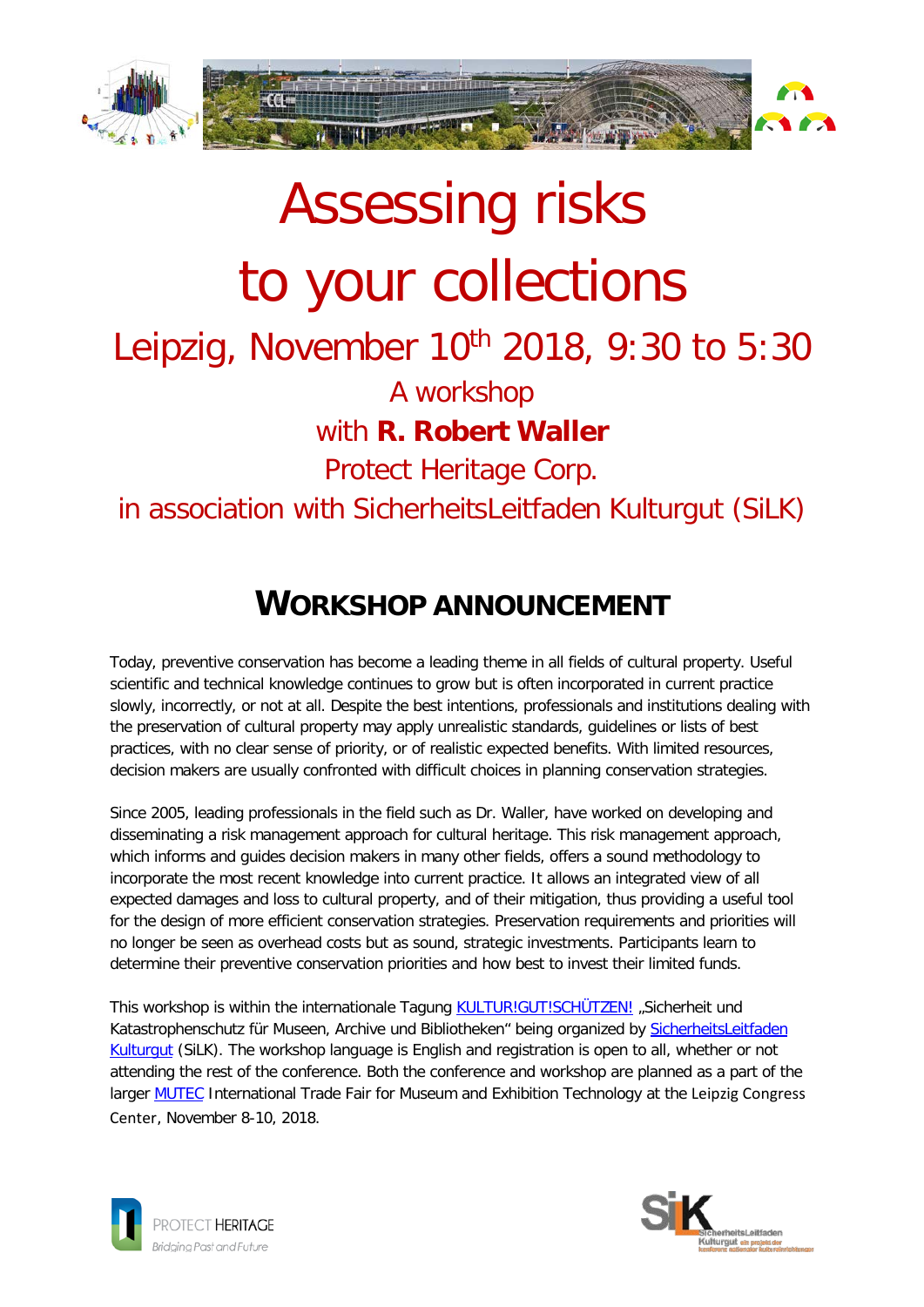

#### **Audience and participant requirements**

The full-day workshop is designed for a maximum of 36 participants. The course is open to:

- directors
- managers
- administrators
- curators
- collection managers
- researchers

## **Objectives**

- conservators
- preparators
- volunteers, and
- any stakeholder in collection preservation.

The objective of this methodical, but not highly technical, workshop is to familiarize participants with the approach to assessing and managing risks to collections based on the award-winning Cultural Property Risk Analysis Model (CPRAM).

Participants will learn to:

- identify all the risks to which collections are exposed, which agents of change are responsible and how risk event frequencies range from continual to rare;
- assess the relative importance of risks;
- identify means of controlling risks using different methods applied at different levels; and
- develop risk mitigation strategies and evaluate their costs, risks and benefits in order to choose the most valuable option in a given context.

#### **Course methodology**

The workshop is a highly interactive training session. It includes both theory and tightly integrated practical components in which the participants play an important part. Information is gained through lectures, demonstrations, brainstorming in small groups, assembling of ideas, presentation and discussion. The teaching approach fosters team-building and mutual understanding.

Participants are provided with various learning tools including the workshop manual which contains the complete workshop content, exercises, references, and a glossary of terms.

#### **Workshop content**

- 1) Identify all risks to collections and the agents of deterioration
- 2) Identify the types of risk according to their frequency and severity
- 3) Recognise the parameters for estimating risks: fraction susceptible, loss in value, extent, probability
- 4) Calculate magnitudes of risk

#### **Date**

Saturday, November 10, 2018

#### **Venue**

The workshop, will take place within the [MUTEC](http://www.mutec.de/de/fachprogramm/seminare-workshops/) event at the Leipzig Congress Center Room M6, Messe-Allee 1 04356 Leipzig. A practical session is being planned at the [PHYLLODROM,](http://www.phyllodrom.de/phyllodrom/index2.html) Museum und Institut für Regenwaldökologie e.V.